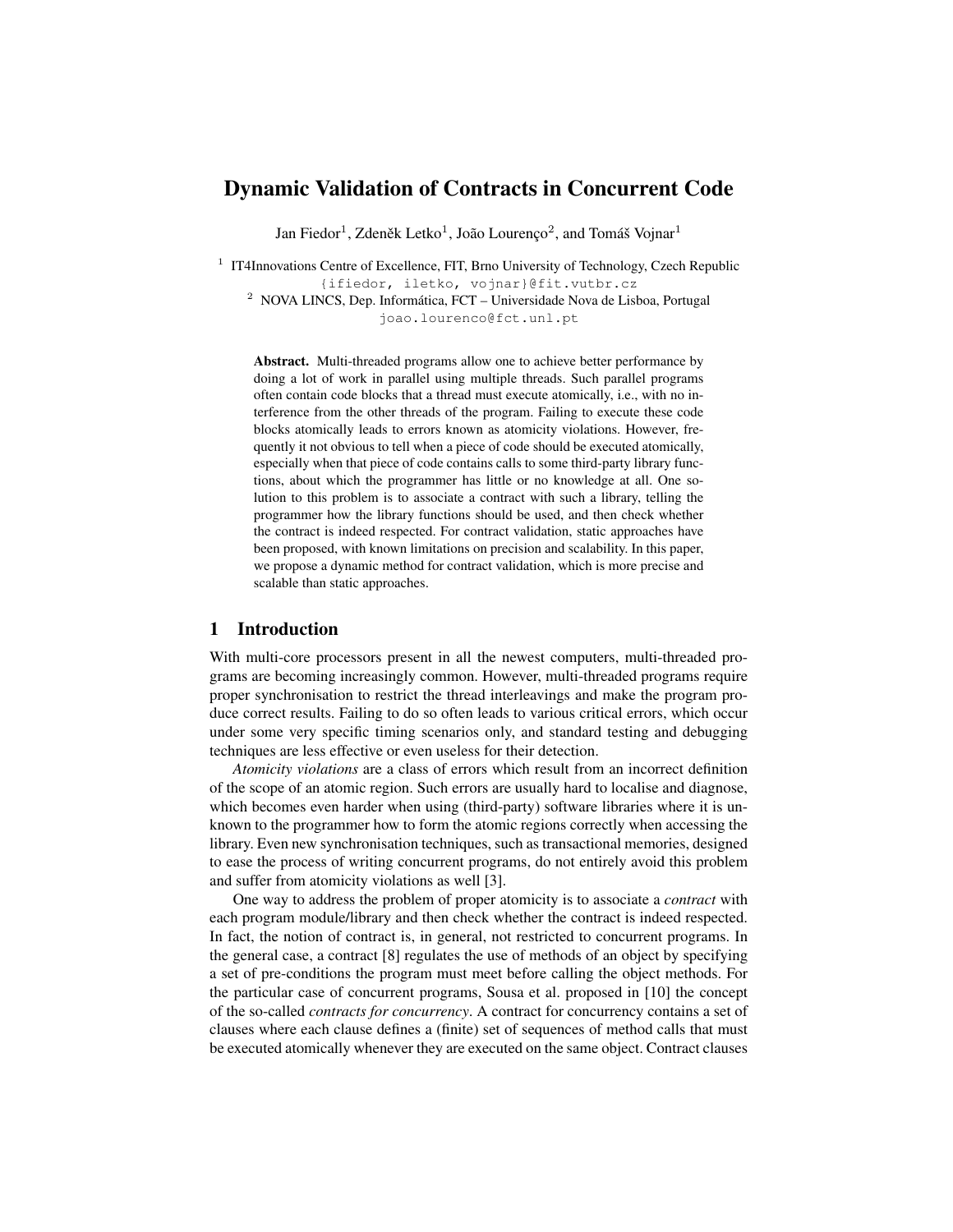may be written by the software module/library developer or inferred automatically from the program (based on its typical usage patterns) [10].

In this paper, assuming that the appropriate contracts for concurrency have been obtained, we propose a method for dynamically verifying that such contracts are respected at program run time. In particular, our method belongs among the so-called *lockset-based* dynamic analyses whose classic example is the Eraser algorithm for data race detection [9] and whose common feature is that they track sets of locks that are held by various threads and used for various synchronization purposes. The tracked lock sets are used to extrapolate the synchronization behaviour seen in the witnessed test runs, allowing one to warn about possible errors even when they do not directly appear in the witnessed test runs. We have implemented our approach in a prototype tool, and we present some encouraging experimental results obtained with our implementation.

# 2 Related Work

A notion of *contract* was first introduced by Meyer [8] in 1992 as a sequence of tasks (commands) with defined pre- and post-conditions. If this sequence was executed without meeting these conditions, the contract was violated. Contracts in the form of regular expressions were used to specify protocols for accessing objects in sequential [1] as well as concurrent scenarios  $[2, 7, 10]$ . Hurlin in [7] proposes a technique to validate the correctness of contracts by checking contracts on a set of artificially generated programs that use a particular object. Both Demeyer in [2] and Sousa in [10] propose to use a static approach to address the contract validation.

The static approaches of [2, 10] can formally prove that no contract violation is possible. For that, however, they assume that properly handled contracts must appear in code blocks declared as atomic (with the atomicity assured by the run-time support). If a different way of guarding the contracts is used, a false alarm is issued. Moreover, the approaches scale to relatively small programs only. For more complex programs, one has to restrict the analysis to program fragments, e.g., individual methods, in order to achieve a reasonable performance. This leads to a loss of precision as contracts may span across several methods and thus be missed by the analysis.

Another problem with the static approach is related to the fact that contracts for concurrency are required to operate atomically only when all the involved method calls operate on the same object. This is a natural requirement since the atomic execution is critical only when working with data elements that are mutually related, which is assumed to be reflected in that they are stored within one object. However, static validation does not have precise information on which objects the methods are called on. Hence, calls of methods on different objects are mixed together, leading to possible false alarms. Classic alias and escape analyses can be used to infer this information from the source code of the program, but these analyses provide only approximate information and may still lead to false alarms.

Our dynamic approach of contract validation avoids the above false alarms since it has precise run-time information about the objects that particular methods are executed on. Moreover, it also scales quite well. On the other hand, despite the lockset-based method that we use extrapolates to some degree the behaviour of the witnessed test runs, our approach can miss some contract violations that do not happen in the witnessed test runs nor they can be deduced from the locking patterns used in these traces. In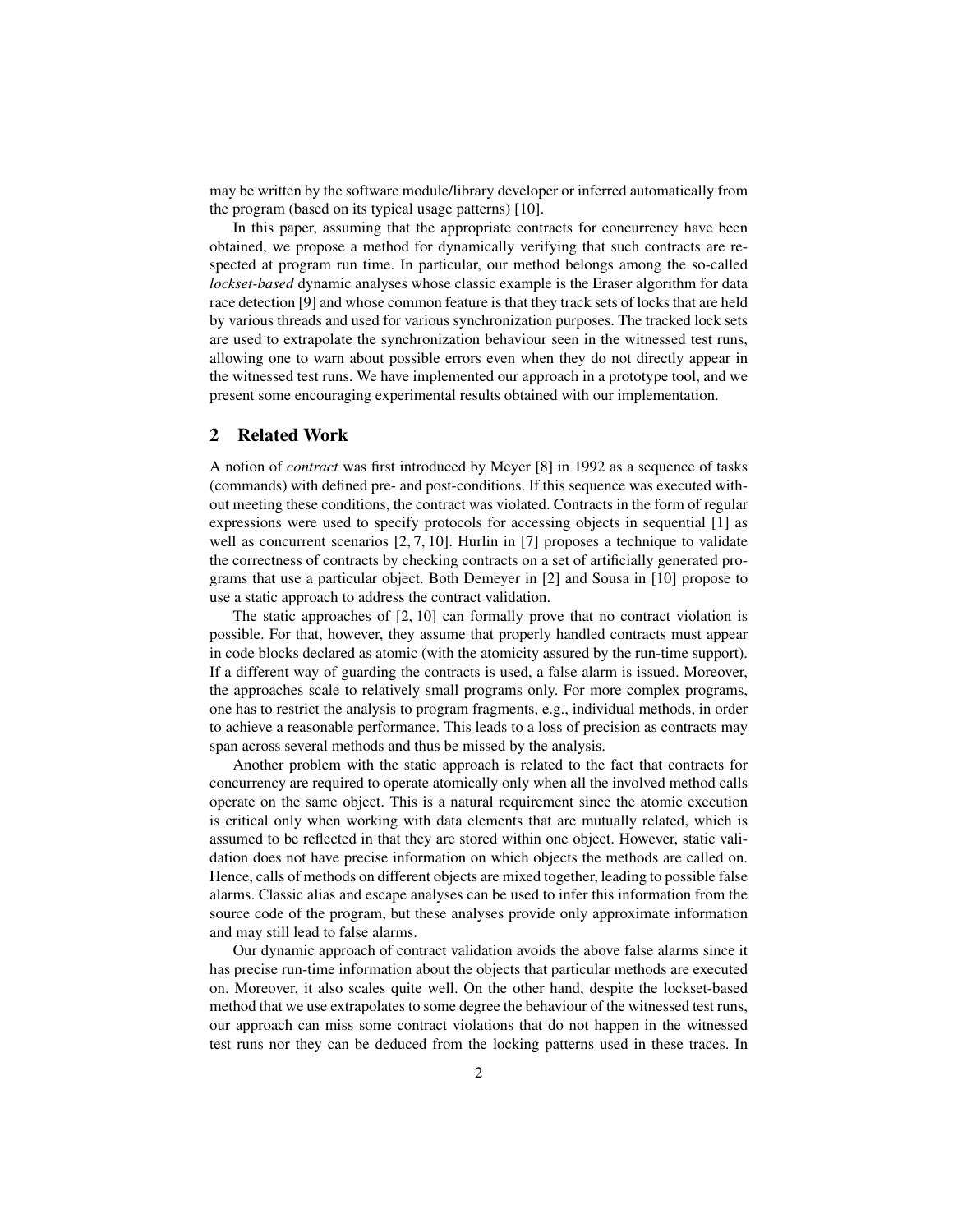order to minimize the number of possibly missed contract violations, one can combine our approach with *noise injection* techniques [6] that maximize the number of thread interleavings witnessed in a set of test runs.

# 3 Contracts for Concurrency

A *contract for concurrency* [10] (or simply *contract* herein) is a protocol for accessing the public services of a module, i.e., the methods of its public API, in a concurrent setting. Each module shall have its own contract, which contains one or more sequences of tasks (methods). The condition to be met here is that the sequences of methods must be executed atomically whenever executed on the same object.

Formally, let  $\Sigma_c$  be a set of all public method names (API) of a module (or library). A *contract* is a set S of *clauses* where each clause  $s \in S$  is a star-free regular expression over  $\Sigma_c$ . A contract is violated if any of the sequences represented by the contract is not executed atomically when executed on the same object  $o$ , meaning that it is interleaved with an execution of some method from  $\Sigma_c$  on the object o.

# 4 Dynamic Validation of Contracts

In order to detect atomicity violations in more complex programs and to reduce the number of false alarms, we propose a dynamic approach to check whether a contract is violated or not. Our dynamic validation looks for contract violations based on concrete program executions. Possible violations not witnessed during the execution of the program may be missed, but all of the methods encountered during the execution are taken into account, and so contract violations caused by method calls from all over the program are detected. Since all of the threads are running and all objects are known when the program is executing, we know precisely whether all of the methods called in a sequence use the same object, and we do not report any false alarms due to mixing calls on different objects as is common in static analysis.

Since we look for contract violations based on concrete executions, we can avoid some false alarms, but on the other hand, we can miss some errors. In order to minimise this possibility, we employ one of the dynamic analysis techniques—namely, the *lock sets* [9]—to extrapolate the actually witnessed behaviour and hence detect possible contract violations even when they were not actually witnessed. Moreover, we utilise noise injection techniques [6] to enforce synchronisation scenarios, which normally appear only rarely, leading to behaviours (and possibly contract violations) that would not be covered by extrapolation of the common synchronisation scenarios only.

### 4.1 Detection of Contracts

In order to validate a contract, we first need to detect the sequences it contains in the execution of a program. To do that, we encode each contract, i.e., all of its sequences, as a single finite state automaton. As each clause of the contract represents a regular expression, we use standard methods for transforming (star-free) regular expressions<sup>3</sup> into finite automata to perform the conversion and then merge all these automata into a single one. The transitions of the automaton represent method calls and the accepting states represent situations where a contract sequence was detected.

 $3$  Star-free regular expressions are used in the static contract validation approach [10]. We can, however, easily generalize our approach to general regular expressions.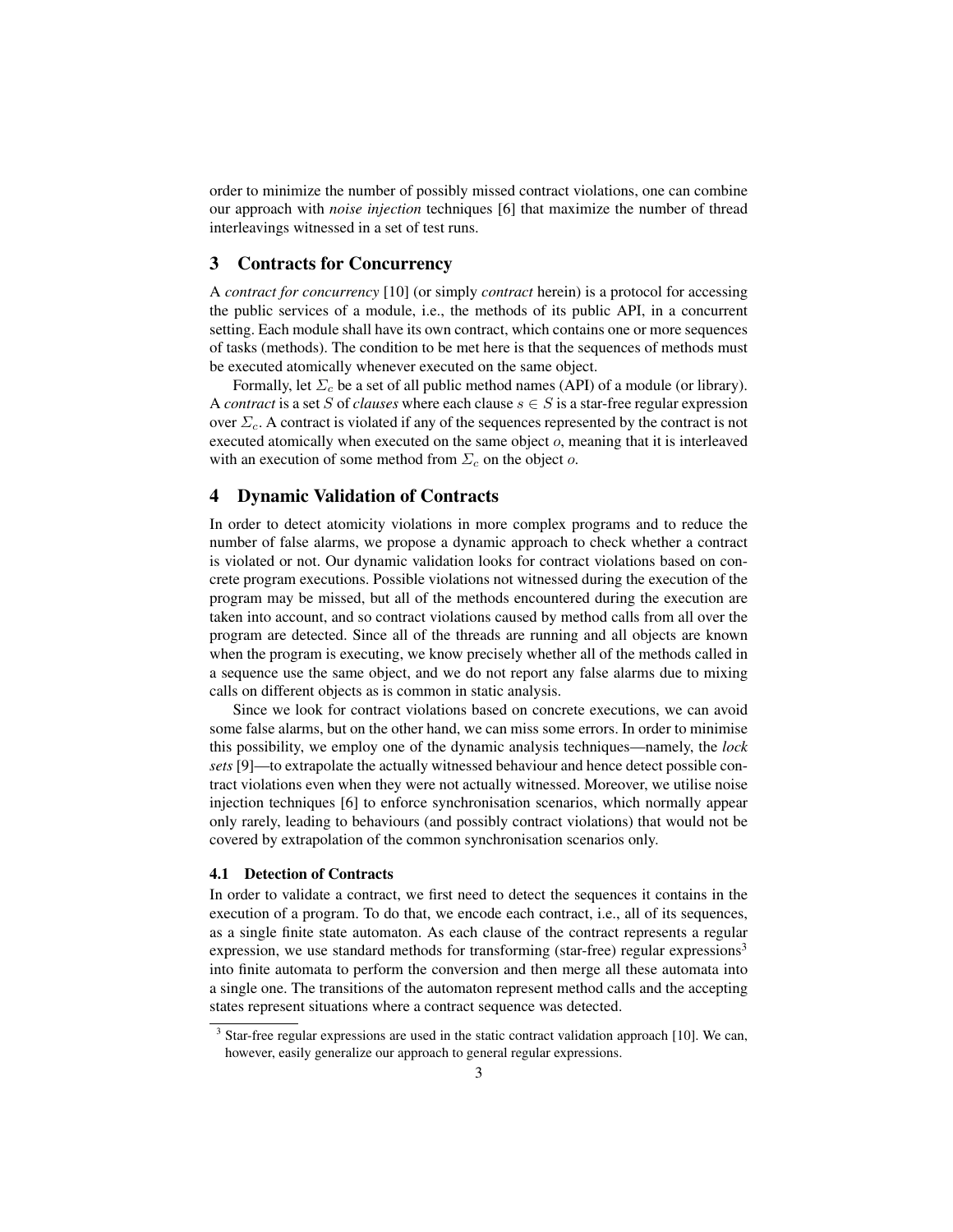Each thread manages a list of finite state automata instances which represent the currently encountered incomplete contract sequences. Whenever a method  $m \in \Sigma_c$ is encountered, we try to advance each of these instances using the method  $m$ . If we cannot advance the instance, the contract sequence is invalid and we discard it. If we successfully advanced the instance to the next state, call it q, we check if  $q$  is an accepting state. If yes, a contract sequence is detected; if not, we leave the instance in  $q$  and go on. Moreover, we check if we can advance any of the finite state automata from their starting state using the method  $m$ . If yes, then the beginning of another contract sequence was detected and we create a new instance of the automaton which will monitor the execution of this contract sequence to check if it can be accepted or not.

#### 4.2 Checking the Atomicity Condition

When a contract sequence is detected, the next step is to check if the atomicity condition is met, i.e., if the program ensures that all methods of this contract sequence are executed atomically. The static approach does this by checking if all of the methods of the detected contract sequence are enclosed in code blocks declared as atomic, which can be done by analysing the source code of the program.

We propose a lockset-based method, inspired by [9], to perform these checks which is more suited for dynamic analysis. This method checks if at least one lock is held during the execution of a contract sequence by monitoring the lock acquisitions and releases during the execution of a contract sequence. If this condition is not satisfied, i.e., no locks are held throughout the execution, then the contract is being violated.

The method works online, i.e., it performs the contract validation during the execution of a program, and is based on the analysis state  $\sigma = (A, H, R)$  where:

- $-A$ :  $T \rightarrow 2^L$  records the set of locks acquired by a thread.
- $H : T \times S \rightarrow 2^L$  records the set of locks held by a thread when a contract sequence starts.
- $-R: T \times S \rightarrow 2^L$  records the set of locks released by a thread during the execution of a contract sequence.

In the initial analysis state, all sets of locks are empty, reflecting that at the beginning of the execution, no locks are held by any thread, i.e.,  $\sigma_0 = (\emptyset, \emptyset, \emptyset)$ . Fig. 1 shows rules according to which the analysis state is updated for each operation of the target program.

The rule [CONTRACT SEQUENCE START] records that a thread  $t$  is starting an execution of a contract sequence s by remembering the locks which are currently held by the thread. It also clears the set of locks released by the thread as no locks could have been released yet.

The rule [CONTRACT SEQUENCE END] records that a contract sequence s

[CONTRACT SEQUENCE START]  
\n
$$
H' := H_t[s := A_t]
$$
  
\n $R' := R_t[s := \emptyset]$   
\n $(A, H, R) \Rightarrow^{seq\_start(t, s)} (A, H', R')$   
\n[CONTRACT SEQUENCE END]

$$
\frac{\textbf{if } H_t(s) \setminus R_t(s) = \emptyset \text{ then ERROR}}{(A, H, R) \Rightarrow^{seq\_end(t, s)} (A, H, R)}
$$

[LOCK ACQUIRED]  $A' := A[t := A_t \cup \{m\}]$  $(A, H, R) \Rightarrow^{acq(t,m)} (A', H, R)$ 

[LOCK RELEASED]  $\forall s \in S : R' := R_t[s := R_t(s) \cup \{m\}]$  $(A, H, R) \Rightarrow^{rel(t,m)} (A, H, R')$ 

Fig. 1: Analysis rules.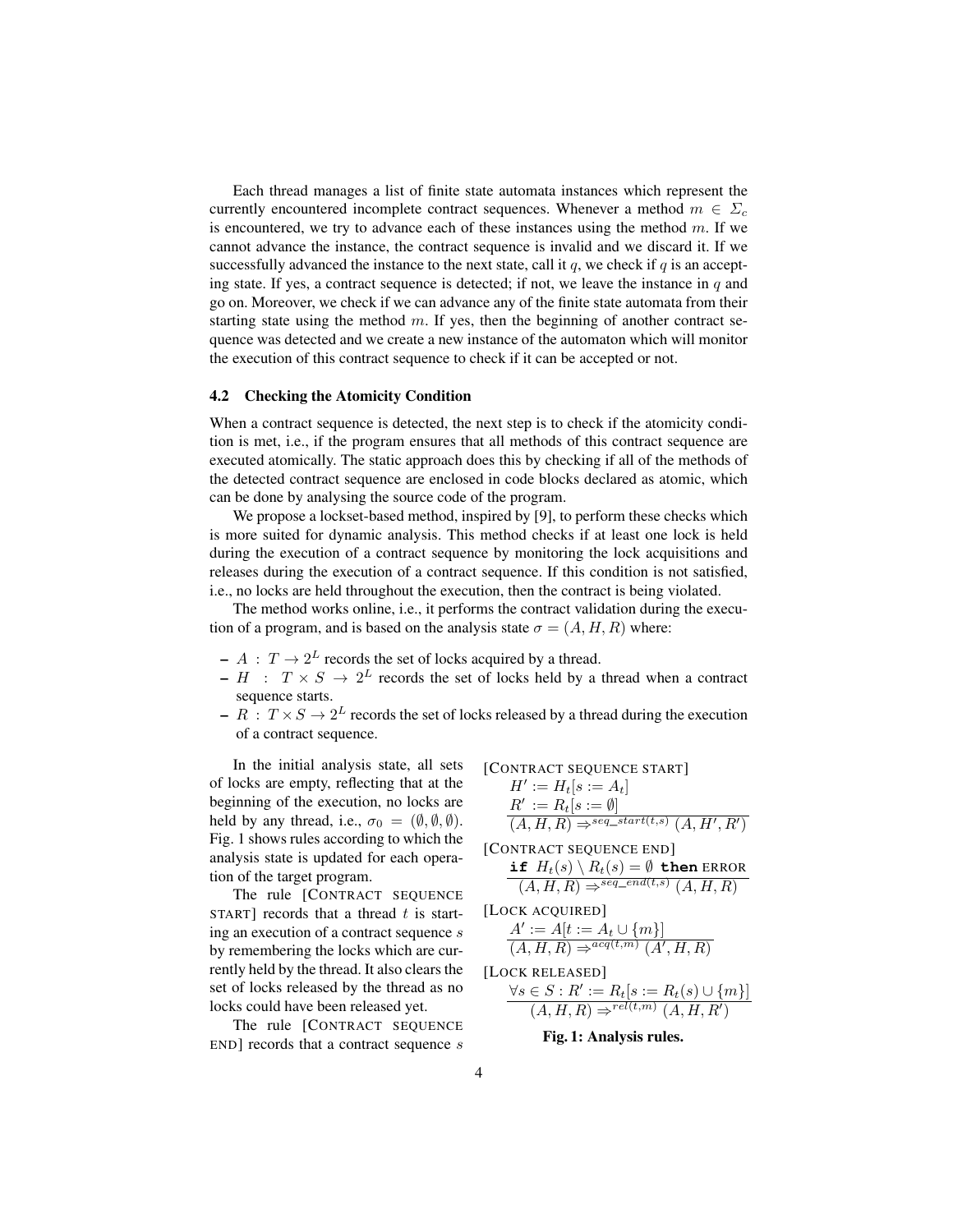

Fig. 2: Examples of situations where the contract validation fails.

was detected in a thread  $t$  and checks the atomicity condition by comparing the set of locks held when the contract sequence started its execution with the set of locks released during its execution. If at least one lock was held all the time the contract sequence was executed, the contract is valid, and no error is issued. If all locks held at the beginning of the execution of the contract sequence were released before its execution finished, a contract violation is reported.

The rule [LOCK ACQUIRED] records that a thread t acquired a lock  $m$ , and it updates the set of locks currently acquired by this thread. Finally, the rule [LOCK RE-LEASED] records that a thread  $t$  released a lock  $m$ , and it updates the set of locks released by the thread for each contract sequence currently executed by this thread.

### 4.3 Discussion of the Proposed Approach

The above method may produce both false positives (i.e., false alarms) as well as false negatives. False positives may be caused by the fact that not guarding an execution of a contract sequence with a single lock throughout its entire duration does not mean that it will not be executed atomically. Take the situation shown in Fig. 2(a) as an example. Not a single one of the contract sequences is guarded by a lock, yet there is no contract violation as the synchronisation ensures that the contract sequence in Thread 1 is always executed before the contract sequence in Thread 2. Therefore there is no interference between these two contract sequences, and hence no contract violation. Yet the method reports both of the contract sequences being violated.

False negatives may happen since holding a lock when executing a contract sequence does not always ensure that no other thread interferes with it. Take the situation in Fig.  $2(b)$  as an example. The executions of the contract sequence in both Thread 1 and Thread 2 are guarded by a lock. However, these locks are different and thus the execution of the contract sequence in Thread 1 may be interleaved with the execution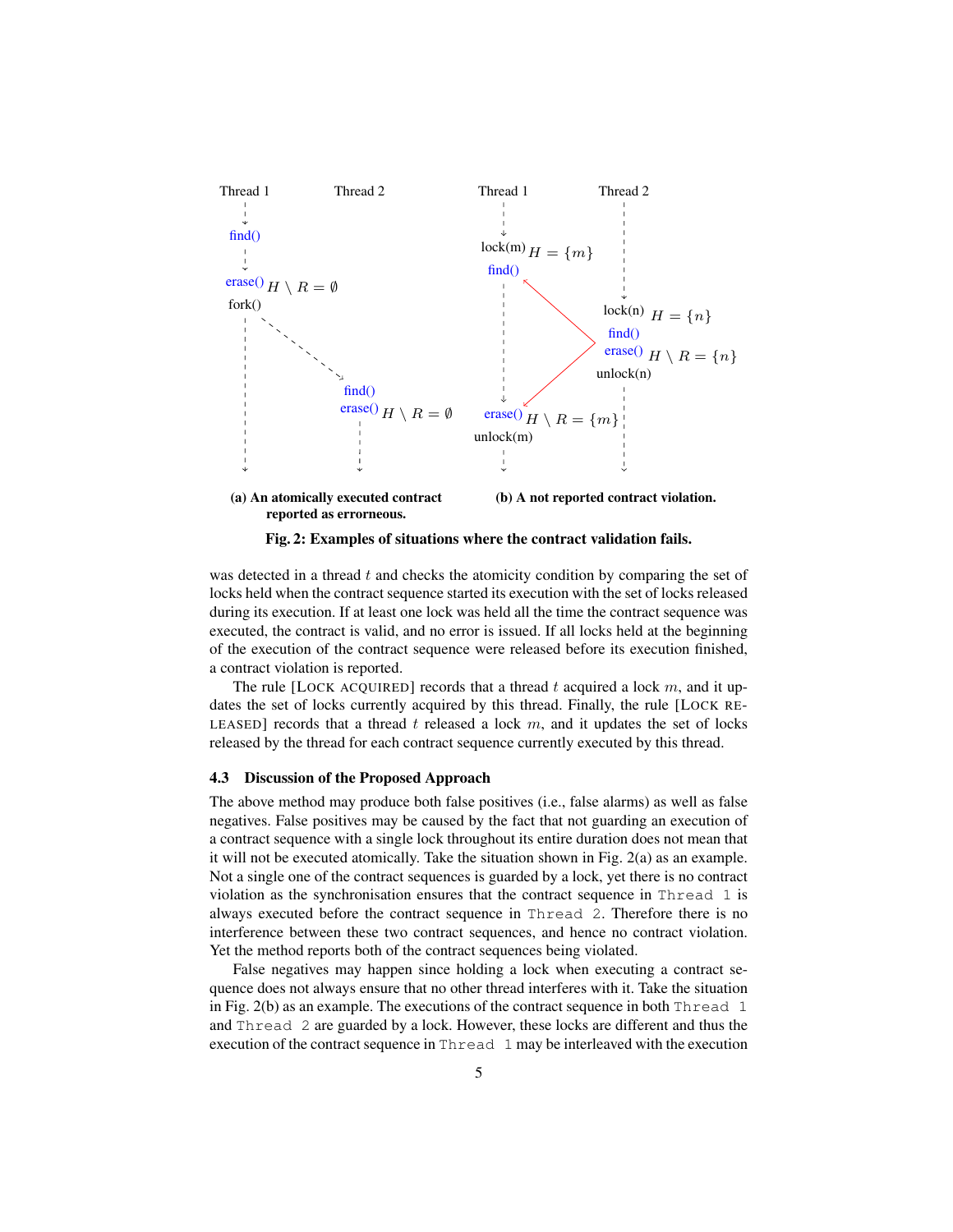of the contract sequence in Thread 2, violating the contract sequence in Thread 1. Yet the method does not report any error.

To solve the above problems, we need to take into account thread interleavings. When guarding the same contract sequence with two different locks in two different threads, we should issue an error only when these two threads may interleave each other. Conversely, when a contract sequence is not guarded by a lock, we should report an error only when this thread may be interleaved by another thread executing the same contract sequence. When using the static approach, this information is hard to obtain as one would need to infer it from the source code of the program where the scheduling of threads is unknown. On the other hand, the dynamic approach actually sees the concrete thread interleavings, and so it is easier to get the needed information. Unfortunately, the lockset method does not work with it in any way. Moreover, incorporating this information into the lockset method would be counterproductive as it would kill the extrapolation which increases chances to detect errors. A way to go here seems to be a use of dynamic analysis based on the *happens-before relation* as used, e.g., in the GoldiLock data race detector [5], which is a part of our future work.

### 5 Experiments

This section presents an experimental comparison of the proposed dynamic validation of contracts with the static approach of [10]. To compare the approaches, we implemented the method described in Section 4 as a plug-in for the IBM Concurrency Testing Tool (ConTest) [4]. The ConTest infrastructure provides a fully automatic Java bytecode instrumentation and a listeners architecture that facilitated the implementation of the proposed method as well as execution and dynamic analysis of the benchmarks.

The comparison of the static and dynamic approaches is done using a subset of the small benchmark programs which were previously used to evaluate the static approach [10], namely, the Account, Allocate Vector, Arithmetic DB, Jigsaw, Store, and Vector fail test cases. All these benchmark programs had to be slightly modified in order to allow us to execute them and use ConTest to analyse their runs. Namely, we did the following modifications by hand: (1) test arguments were provided if missing; (2) infinite loops (which are not a problem for the static approach, but cannot be present during a dynamic analysis) were transformed to finite loops with a small number of iterations to avoid infinite executions; (3) exceptions generation and handling (commented out due to limits of the static approach) were uncommented; (4) the  $A$ tomic annotations preferred by the static approach were turned back to synchronized blocks; and (5) all assertions and correctness checks already present in the test cases were extended to send notifications to our ConTest plug-in. The dynamic analysis tests were executed on a Linux machine with an i5-4200M CPU (i.e., comparable with the machine used to evaluate the static approach in [10]), running Linux 3.16, and OpenJDK 1.6 JVM.

Table 1 summarises results of the comparison between our dynamic approach and the static approach of [10]. The table is divided into three sections. In the leftmost part, basic characteristics of the benchmark programs are provided. In particular, the test case name, the number of effective lines of the original Java code (without our modifications, which added only a few extra lines of code), and the number of contract clauses for the benchmark program as manually identified by the authors of the static approach.

The middle part of Table 1 characterizes results of the static analysis obtained in [10]. Namely, the average analysis duration in seconds is provided with the num-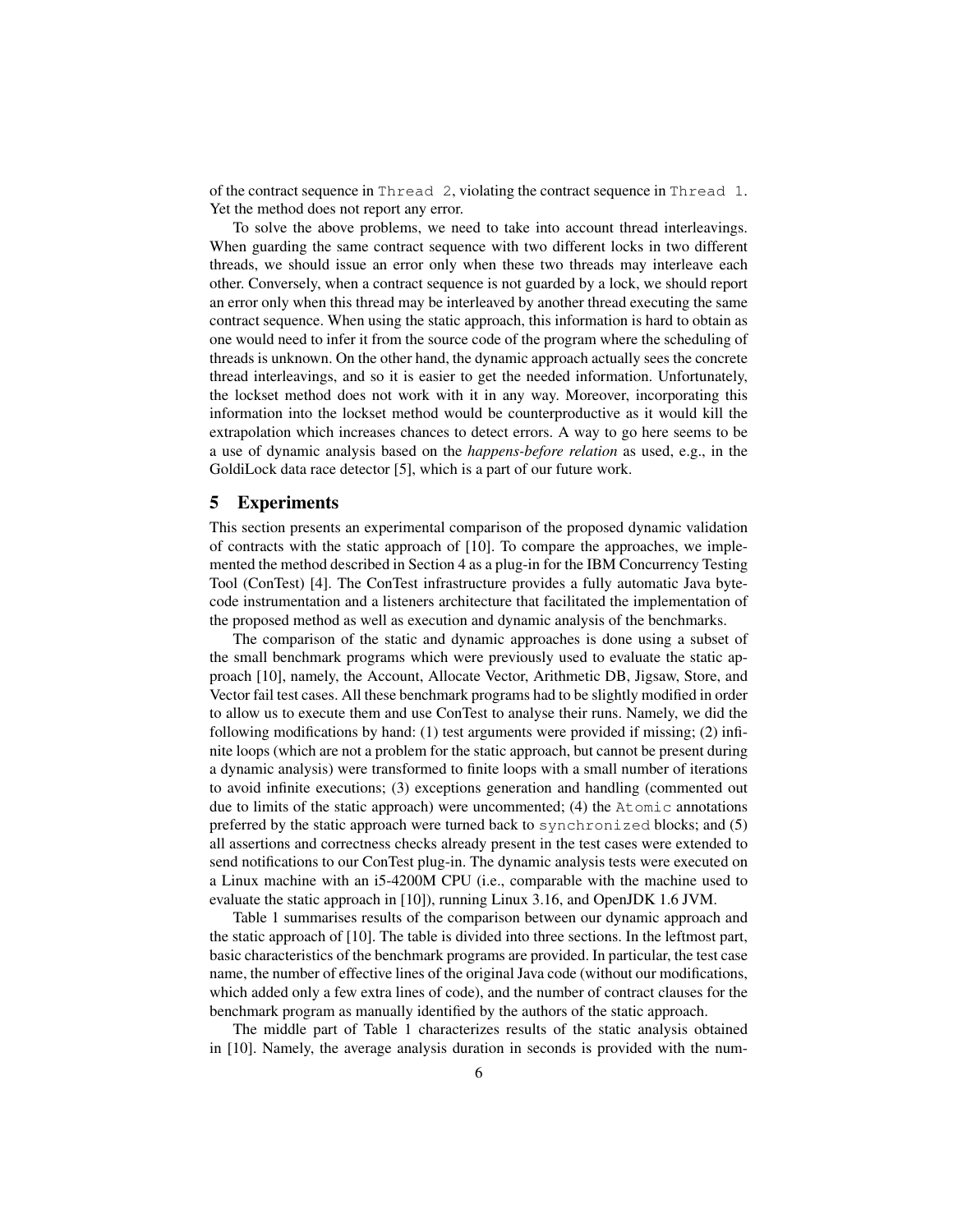| Program          |     |                             | Static analysis |      |                                                      | Dynamic analysis |                   |                                        |
|------------------|-----|-----------------------------|-----------------|------|------------------------------------------------------|------------------|-------------------|----------------------------------------|
| <b>Benchmark</b> |     | LOC Clauses                 | (sec.)          |      | Contract   Duration CFG Detected<br>Nodes Violations | (sec.)           | Duration Detected | Failed<br><b>Violations Assertions</b> |
| <b>Account</b>   | 68  | 2                           | 0.041           | 158  | 2                                                    | 0.011            | $\overline{c}$    | 0.96                                   |
| Allocate Vector  | 167 |                             | 0.120           | 882  |                                                      | 0.099            |                   | 0,00                                   |
| Arithmetic DB    | 325 | $\mathcal{D}_{\mathcal{L}}$ | 0.272           | 2256 | 2                                                    | 0.010            | $\overline{c}$    | 0,06                                   |
| Jigsaw           | 147 |                             | 0.044           | 125  |                                                      | 0.009            |                   | 0.44                                   |
| <b>Store</b>     | 769 |                             | 0.090           | 559  |                                                      | 0,303            |                   | 1,00                                   |
| VectorFail       | 100 | $\mathcal{D}_{\mathcal{L}}$ | 0.048           | 244  | 2                                                    | 0,009            | 2                 | 0.09                                   |

Table 1: An experimental comparison of static and dynamic contract validation.

ber of control flow graph (CFG) nodes generated and processed. Finally, the number of detected violations of contract clauses for each benchmark program is shown.

The rightmost part of the table shows the average results (from 1000 test executions) obtained with our dynamic approach. In particular, the average execution time of the instrumented test in seconds is provided, followed by the average number of detected violations of contract clauses. Finally, the average ratio of failed assertions (usually implemented as conditions checking memory consistency) provided by the authors of the tests is reported. The standard deviations of the execution times as well as failed assertions were quite low. The standard deviation of the number of violated contract was zero (i.e., the algorithm always detected all the violations).

Concerning both the considered static as well as dynamic approach, there are two interesting aspects we would like to emphasize: (i) the ability of both approaches to detect contract violations; and (ii) the very low execution time taken by both approaches (of course, a further evaluation on larger test cases remains to be done).

In both approaches, all violations were *always* correctly reported. Such a good result of the dynamic approach depends on the quality of the test that executes the problematic part of the code and on the ability of the lockset approach to extrapolate other behaviours from the witnessed execution, and therefore to detect possible violations even from executions where the problem did not occur. This can, in particular, be demonstrated on the Allocate Vector, Arithmetic DB, and VectorFail benchmark programs where the assertion-based detection reported the problem in less than 10 % of executions while the dynamic approach always detected a possible violation.

Let us now get back to the time consumed by the analyses. In both cases, the analysis itself took less than one second for the considered simple test programs. However, there was a significant difference in the overhead of the underlying infrastructures. The initialisation of the static approach within the Soot analysis environment [10] took nearly 40 seconds for each benchmark. The dynamic approach was much faster. The bytecode instrumentation took about 0.5 seconds. The slowdown of the test execution was within 5 % because only the *method entry* and *lock operation* events were instrumented (i.e., most of the code was executed with no instrumentation and hence no overhead).

# 6 Conclusion

We presented a method for dynamic validation of contracts in concurrent code. When compared with previously proposed static approaches, our approach can suppress some